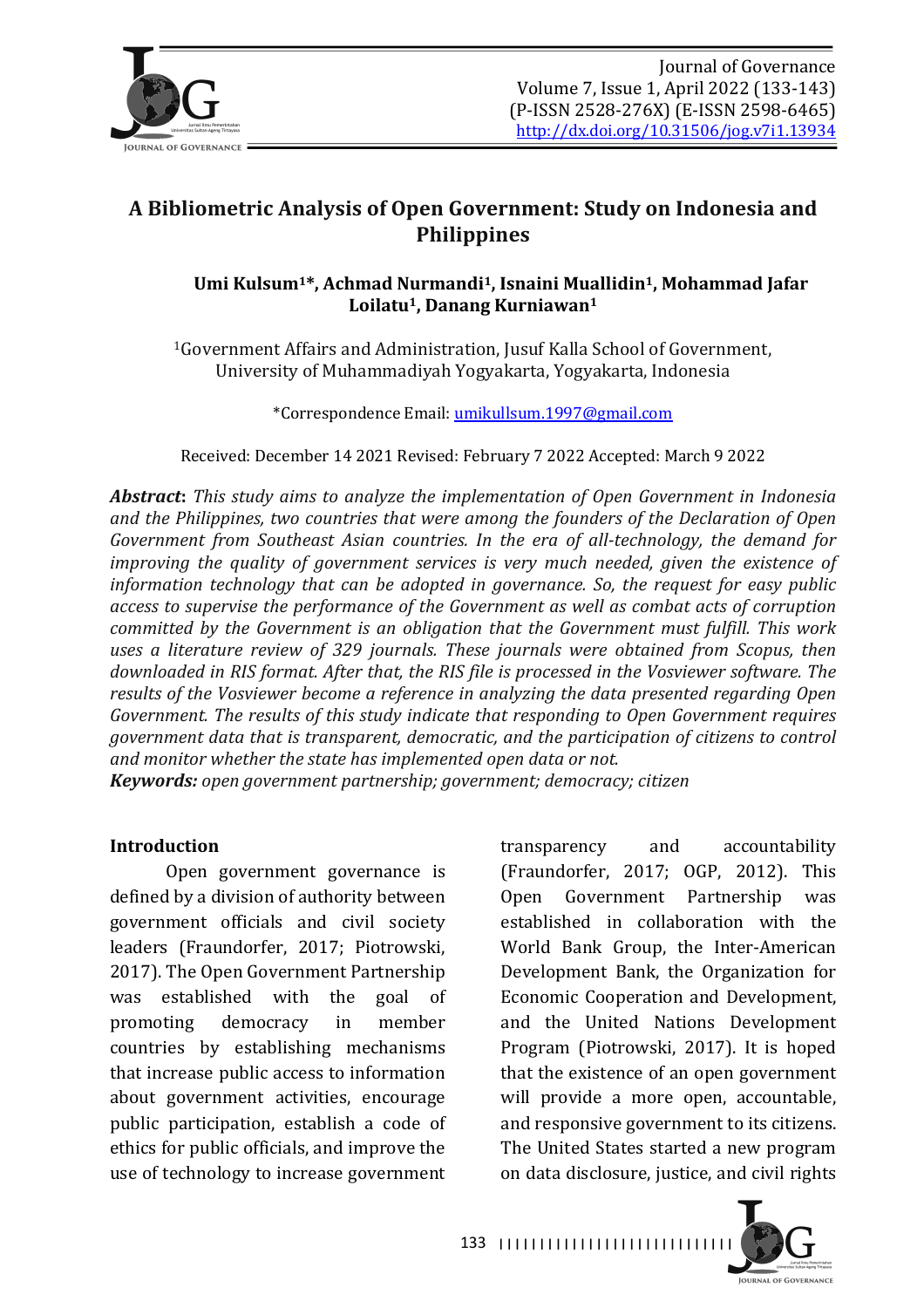(Piotrowski, 2017; Smith, M., & Austin, 2015). Public engagement and transparency are critical today because of potentially controversial regulatory issues. This has a positive impact on increasing trust in negotiations and brings greater credibility and creative thinking from public involvement (Aaronson, 2015; Piotrowski, 2017).

The Open Government Partnership was inaugurated in September 2011 by countries that are members of this movement and want to realize the government's commitment to being transparent to the public, empowering the community, fighting corruption, and utilizing new technology to strengthen the global government system (Selfia, M. S., Afifuddin, A., & Sekarsari, 2020). Countries that have agreed to an open government declaration include Indonesia, the United States, South Africa, Brazil, Norway, the Philippines, the United Kingdom, and Mexico (Piotrowski, 2017). 

The existence of an open government partnership that combines governance with information technology can improve the quality of government for the better due to the availability of greater access to information and government activities (Akinleke, 2015). Effectively promoting transparency and accountability within the government does not require the publication of official papers or the sharing of data over the Internet. (Fraundorfer, 2017). However, open government is a term that refers to a combination of (published) openness and institutions that foster government responsiveness and allow individuals to engage in public decision-making, 

resulting in meaningful responsibility. (Fraundorfer, 2017; Peixoto, 2013).

To ensure the implementation of open government in more detail, whether OGP fulfills its promises and turns into a partnership that encourages and supports participatory mechanisms to promote transparency and open government in participating countries (Fraundorfer, 2017), the role of civil society organizations is significant (Fraundorfer, 2017). Civil society organizations play a critical role in promoting a more just and democratic global order by representing the needs and interests of local communities, monitoring government activities, holding governments accountable for human rights violations, and exerting pressure through social campaigns (Florini, 2000; Fraundorfer, 2017). The Civil Society Organization contributes to the growth and consolidation of democracy by (1) monitoring, checking, and restraining state power; (2) stimulating citizen participation in the political process;  $(3)$ educating citizens about their rights and responsibilities; and (4) establishing new channels. Citizens' access to political mechanisms (beyond formal elections) to express their interests (Diamond, 1999; Fraundorfer, 2017).

This study seeks to analyze and describe the implementation of open government, especially in Indonesia and the Philippines, because Indonesia and the Philippines are Asian countries that established the Open Government Partnership with six other countries and have joined together since 2011. Given that Indonesia and the Philippines are democratic countries, joining an open government partnership will help to 

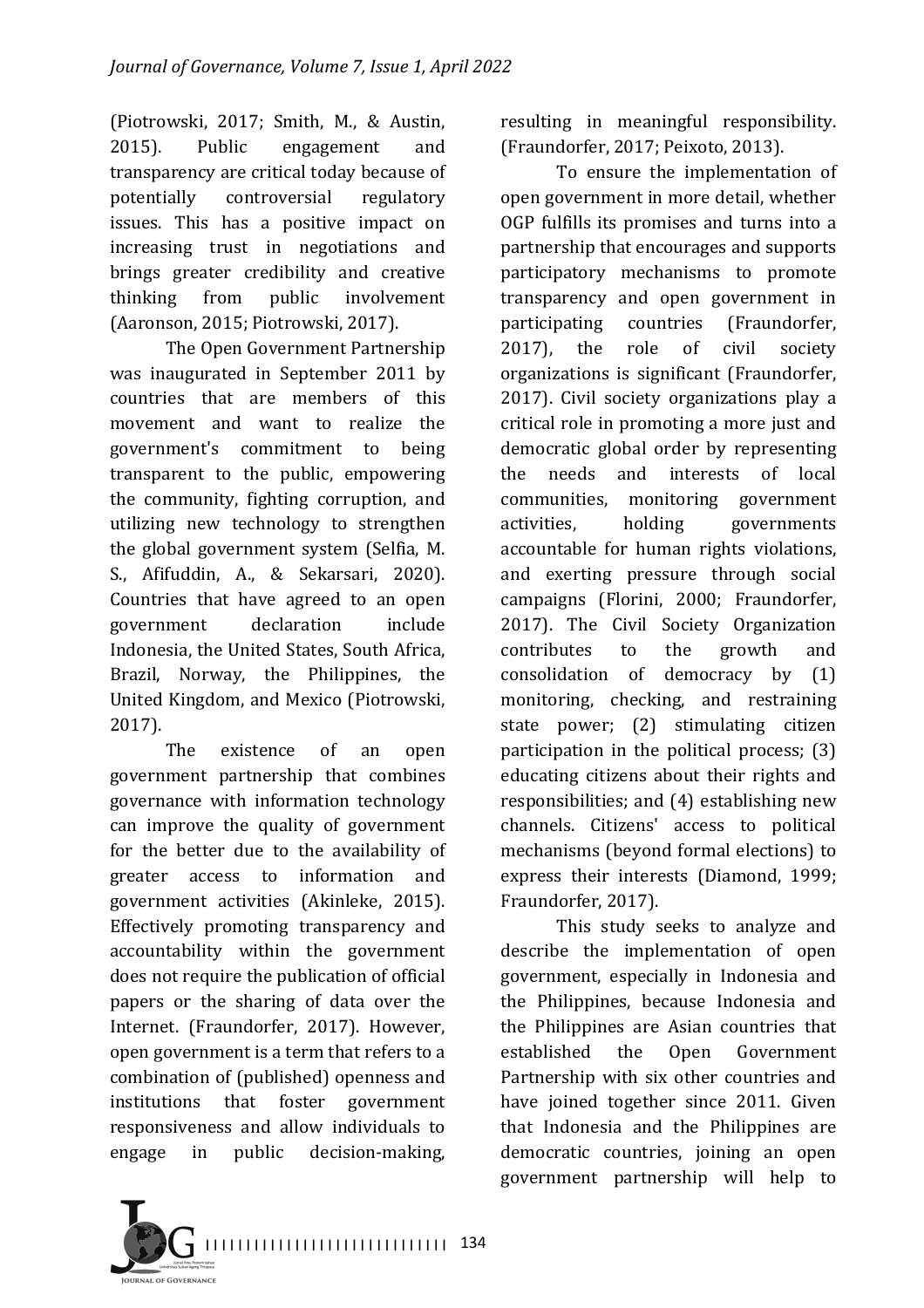strengthen their democratic systems. Open government partnerships are considered a global momentum to promote transparency, fight corruption, strengthen citizen involvement, and use technology to create an effective and efficient government (Heny & Nurdi, 2019).

## **Methods**

Bibliometric analysis is an approach to highlighting critical insights generated from the scientific literature supplied annually by researchers from various countries around the world (João & Domingues, 2021). This study draws on a review of the literature conducted in the Scopus database, which is one of the most extensive iournal databases in the world and can give scientific and academic information (Klapka, 0., & Slaby, 2018; Subandi, Yeyen, Achmad Nurmandi, Zuly Qodir, Hasse Jubba, 2021). Articles taken from Scopus in this literature review come from 329 journals downloaded from Scopus with TITLE-ABS-KEY format (open AND government AND partnership) AND PUBYEAR  $> 2015$  AND PUBYEAR  $<$ 2022. The journals from Scopus are then stored in the form of RIS files. This study uses VOSviewer affiliate analysis to visualize and analyze trends in the form of bibliometric maps (Van Eck, NJ, & Waltman, 2010). VOSviewer can also

create publication maps, country maps, or journal maps based on shared citation networks or create keyword maps based on networks (Hudha, MH, Hamidah, I., Permanasari, A., Abdullah, AG, Rachman, I. & Matsumoto, 2020). Vosviewer also makes bibliometric maps in research based on important themes and data (Nurmandi & B, 2021).

## **Result and Discussion**

# **Trends** in Open Government **Partnership**

Research and publications on open government partnerships have increased, with 329 publications from 2016 to 2021 on open government partnerships. From 2016 to 2017, there was an increase in publications, but in 2020 there was a drastic decrease in publications regarding open government partnerships. This is because, in 2020, the world was hit by a COVID-19 pandemic, so publications focused on research on the Covid-19 virus. However, in 2021 the publication of open government partnerships will increase again because open government partnerships are even more needed when the country is experiencing a pandemic crisis. The Government must improve its services to the public with a transparent system and utilize information technology more in government performance.

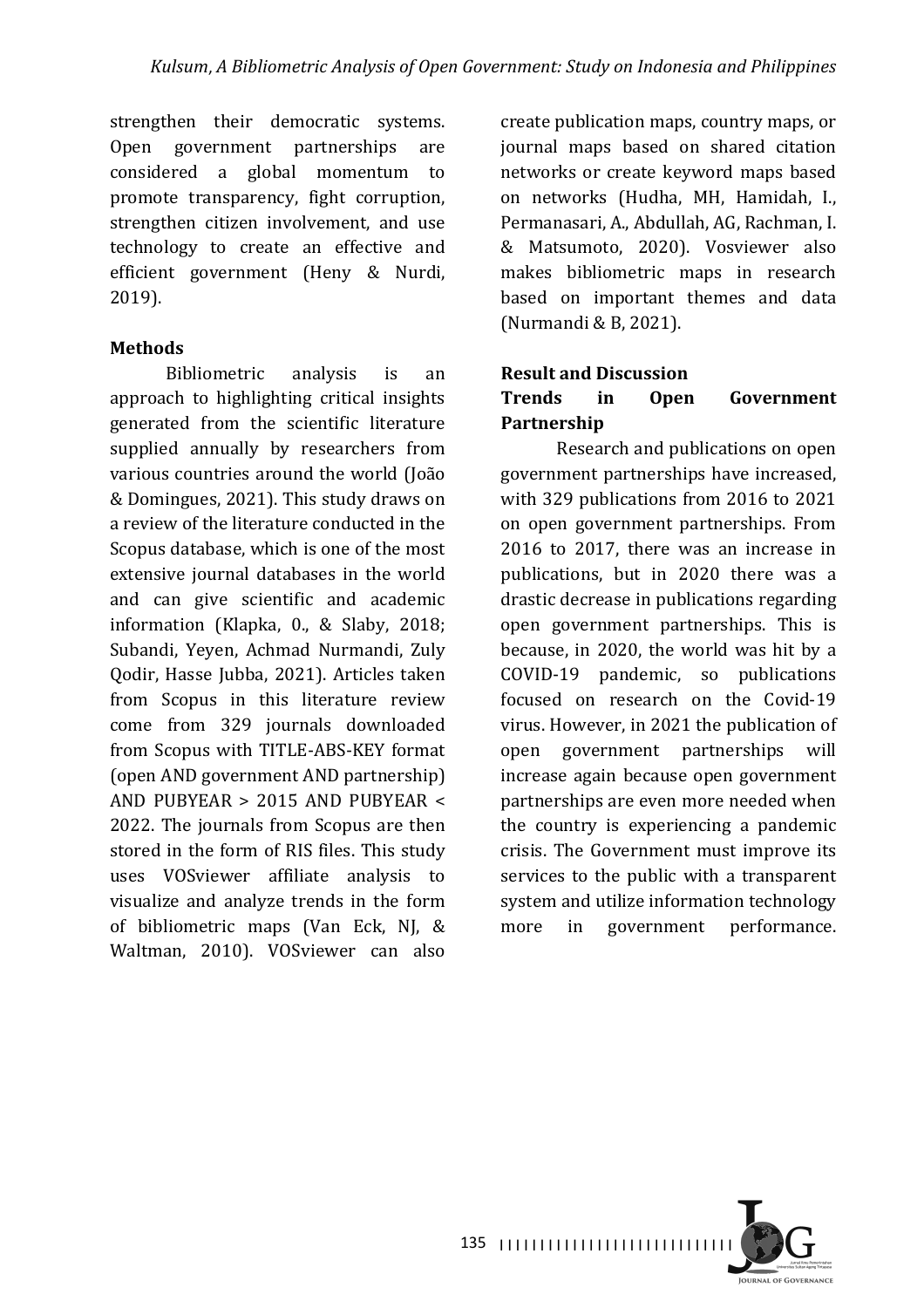#### *Journal of Governance, Volume 7, Issue 1, April 2022*



**Figure 1. Publication by Year** 

#### *Visualization of the Open Government*

#### *Partnership*

Related research on the Open Government Partnership is made by visualizing the network, overlay, and density in VOSviewer. The mapping results in VOSviewer are characterized by a bibliometric network consisting of

nodes and edges, which shows the strength of the relationship represented by distance (Nurmandi & B, 2021). The closer the distance between nodes from nodes, the more significant the correlation between nodes. Visualization of the results from the VOSviewer is shown in Figure 2 below.

Figure 2. Network Open Government Indonesia



**A** VOSviewer

The author uses the keyword "open government Indonesia" to search for literature on Scopus and analyze it through VOSviewer, producing 13 clusters. Each cluster is shown in different 

colors such as orange, light blue, dark blue, dark purple, light purple, red, yellow, dark green, and light green (see Figure 2 and Table 1).

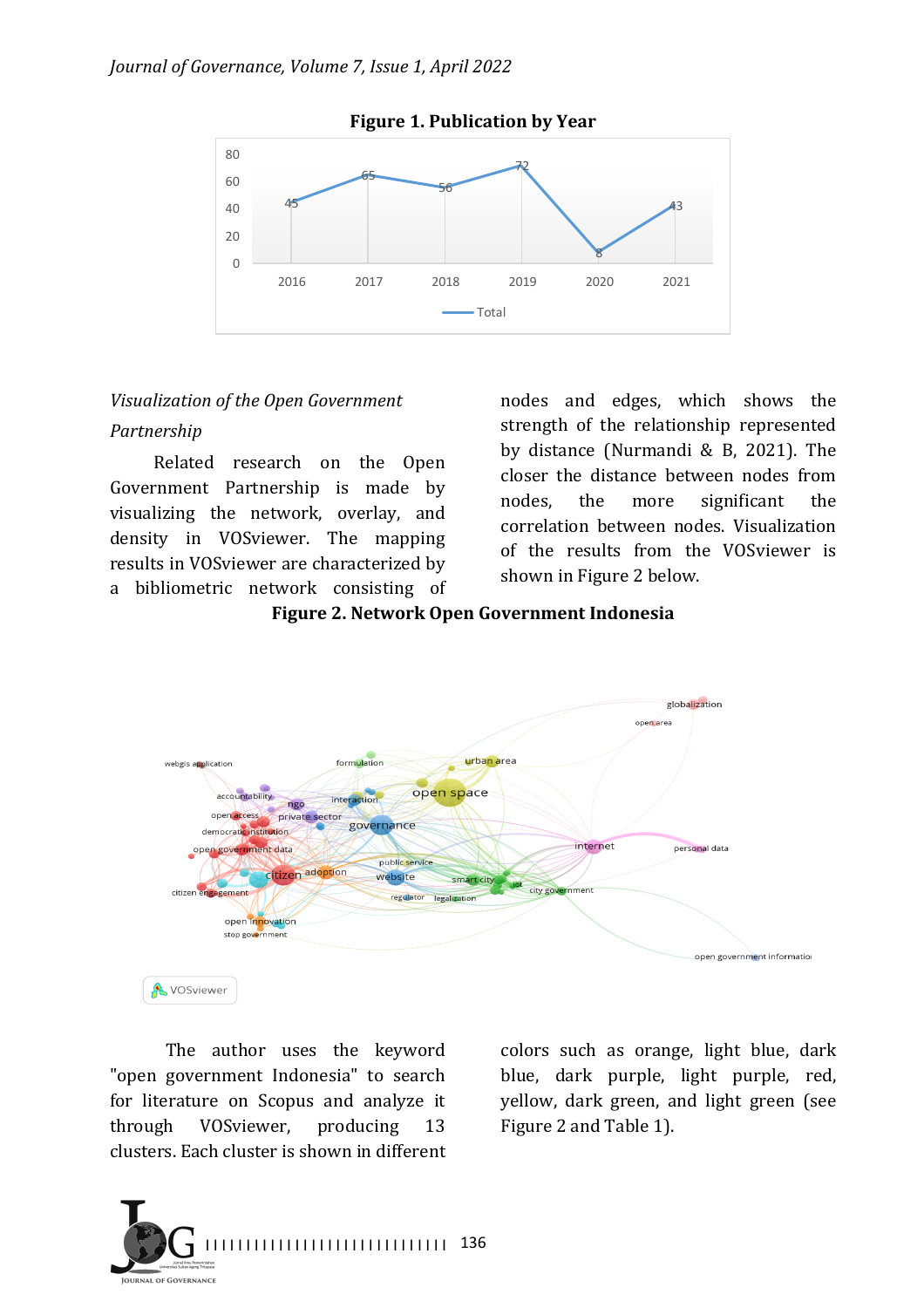## Table 1. Division of Cluster and their items

| Cluster 1<br>$(15$ items)           | Citizen; citizen engagement; conceptual models; decision<br>making; democracy; democratic institutions; government data;<br>government institutions; government officials; open access;<br>data; practical implications; public<br>government<br>open<br>awareness; public participation; religious tourism |
|-------------------------------------|-------------------------------------------------------------------------------------------------------------------------------------------------------------------------------------------------------------------------------------------------------------------------------------------------------------|
| Cluster 2<br>$(12 \text{ items})$   | Augmented reality; big data; city government; communication<br>technology; digitization; ICT; legalization; smart cities; smart<br>economy; urban growth; urbanization; virtual learning<br>environment                                                                                                     |
| Cluster 3<br>$(10$ items)           | Central Government; governance; inclusions; interactions;<br>people;<br>middle-income<br>countries; partnerships;<br>local<br>policymakers; regulators; website                                                                                                                                             |
| Cluster 4<br>$(9$ items)            | Data source; GIS; monitoring; natural resource management;<br>open green areas; open spaces; sustainable cities; urban areas;<br>urban green open space                                                                                                                                                     |
| Cluster 5<br>$(8$ items)            | Accountability; bumdes; disaster mitigation;<br>disaster<br>preparedness; NGOs; non-governmental organizations; private<br>sector; public value                                                                                                                                                             |
| Cluster 6<br>$(6$ items)            | National development; open data; open data policy; open data<br>portals; open questions; tax amnesty                                                                                                                                                                                                        |
| Cluster 7<br>$(5$ items)            | industrial revolution;<br>Adoption;<br>innovation;<br>open<br>policymakers; stop Government                                                                                                                                                                                                                 |
| Cluster <sub>8</sub><br>$(3$ items) | Government effort; reconceptualization; web gis application                                                                                                                                                                                                                                                 |
| Cluster 9<br>$(3$ items)            | Internet; millennials; personal data                                                                                                                                                                                                                                                                        |
| Cluster 10<br>$(3$ items)           | Globalization; open areas; regional competitiveness                                                                                                                                                                                                                                                         |
| Cluster 11<br>$(2$ items)           | Formulation; strategic planning                                                                                                                                                                                                                                                                             |
| Cluster 12<br>$(2$ items)           | Open government information; public leader                                                                                                                                                                                                                                                                  |
| Cluster 13<br>$(1$ item)            | Public service                                                                                                                                                                                                                                                                                              |

Figure 2 shows that open government in Indonesia is highly

correlated with the presence of citizens, which is strongly influenced by the



137 |||||||||||||||||||||||||||||||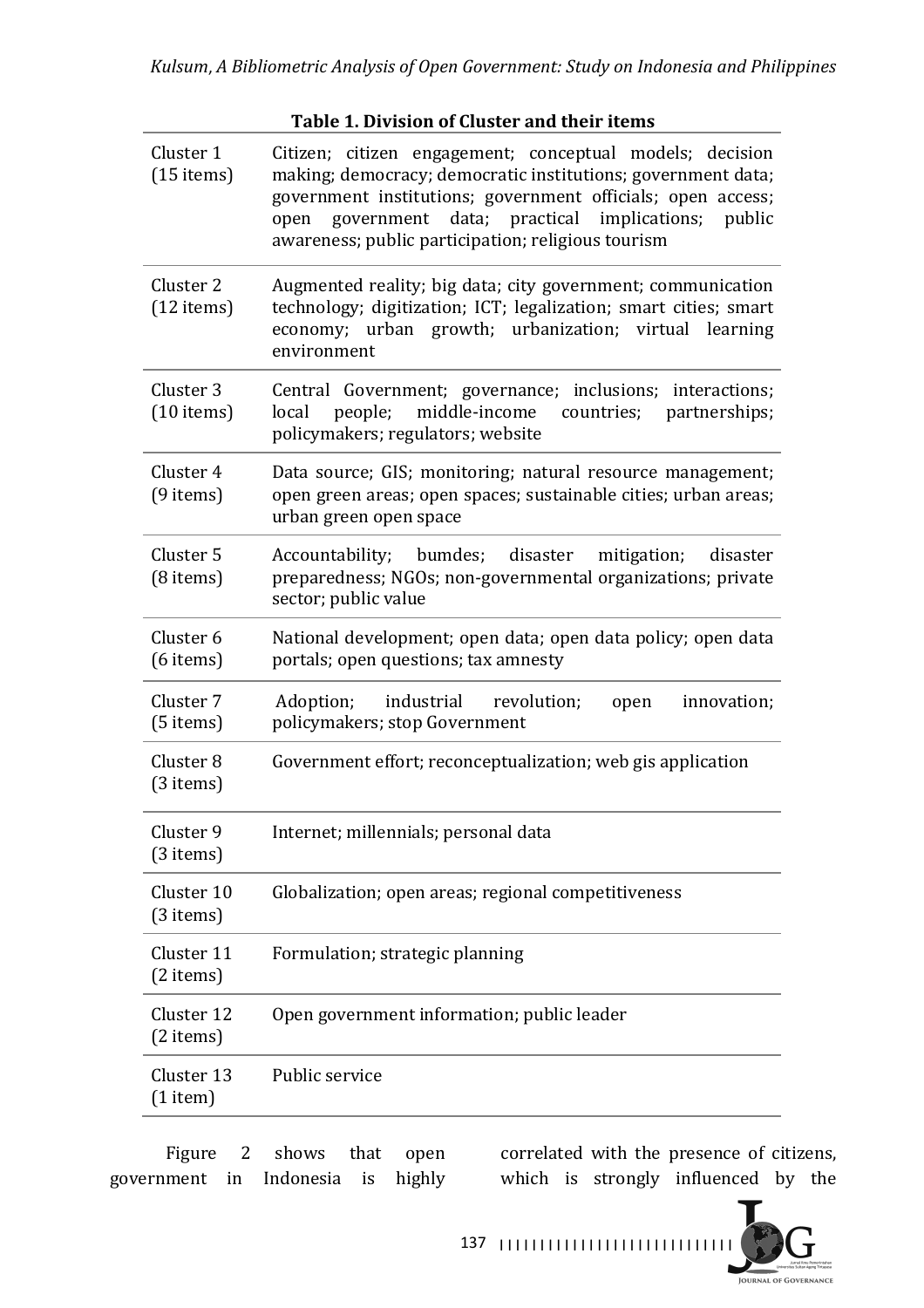excellent relationship between the government and civil society. This open government data relates to public trust in government performance because of the government's openness to results and performance. Open government is correlated with the implementation of democracy and citizen participation (Figure 2). Because the open government system is one manifestation of the implementation of democracy, especially in the openness and transparency of the government's performance to its citizens, this will increase citizens' trust in the government.

So that the implementation of Open Government can be carried out

optimally and carried out by all governments at all levels of government, it is necessary to have a regulator that will regulate how the government and NGOs should take a stand (Figure 2). This is done to avoid conflict. So, to ensure how the government conducts transparency and open data, what things the government must prepare, and how the mechanisms that the government uses to implement open government effectively and efficiently, they must be stated in regulations so that they are systemically clear. Thus, when the government does not implement an open government, citizens and NGOs can control the open government.



**Figure 3. Network Open Government Philippines**

The author uses the keyword open government phillipines to search for literature on Scopus and analyze it through VOSviewer and produce 5 

clusters. Each cluster is shown in different colors: blue, purple, red, yellow, and dark green (see figure 3 and table 2).

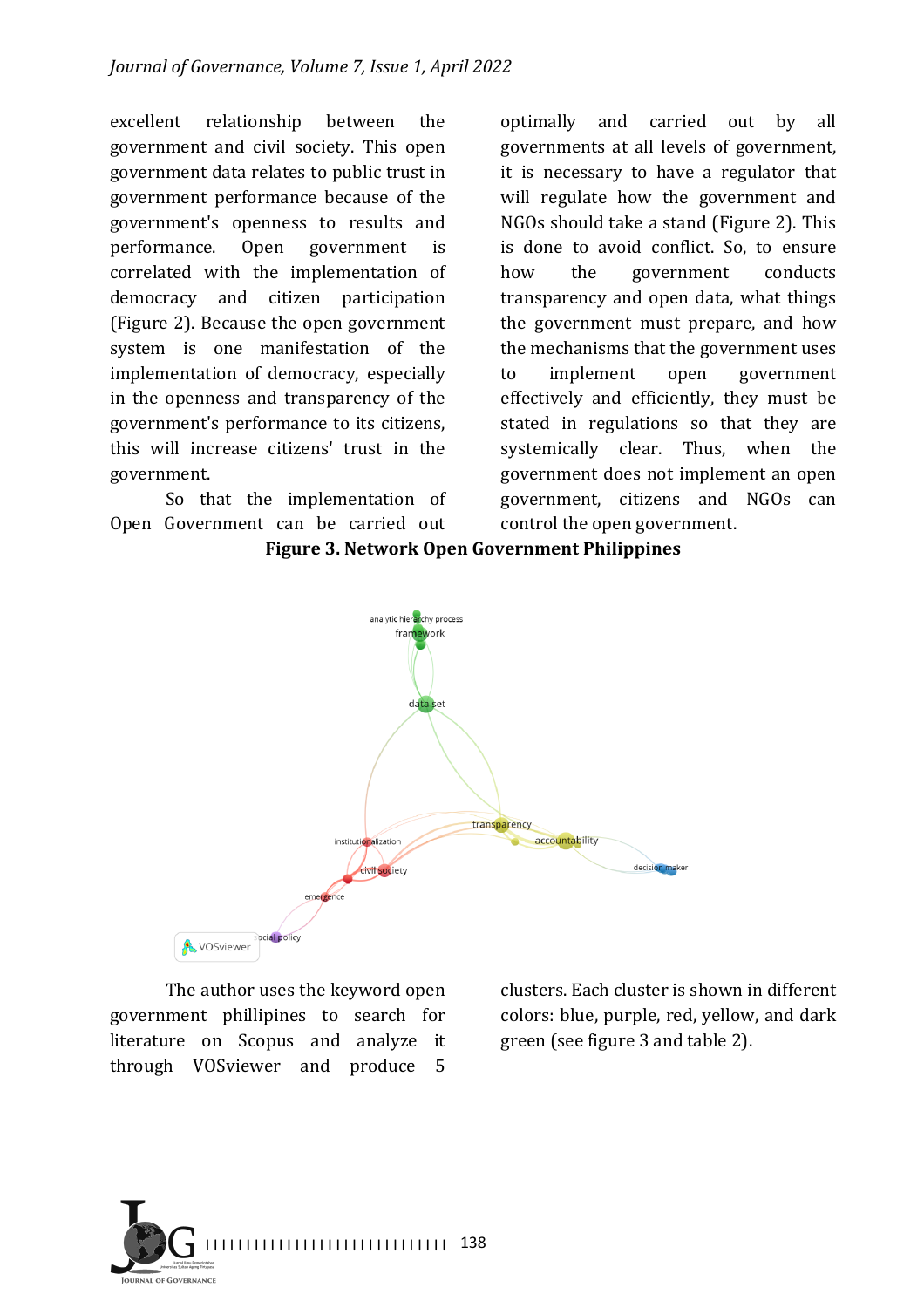**Table 2. Division of Cluster and their items**

|                           | Table 2. Division of Giustel and their Items                                                                                                                                                                                                   |
|---------------------------|------------------------------------------------------------------------------------------------------------------------------------------------------------------------------------------------------------------------------------------------|
| Cluster 1<br>$(11$ items) | Civil society; civil society groups; civil society intervention;<br>civil society participation; civil society players; civil society<br>strategy; coalition building; emergence; global level;<br>institutionalization; respective Government |
| Cluster 2<br>$(10$ items) | Adoption; analytic hierarchy process; citizen privacy;<br>concerned government; datasets; frameworks; GIS;<br>governmental data public; major road accessibility;<br>suitability                                                               |
| Cluster 3<br>$(6$ items)  | Citizen voice; decision-makers; legitimacy; modernization;<br>political system; sustainable development                                                                                                                                        |
| Cluster 4<br>$(4$ items)  | Accountability; government offices; multi-stakeholder<br>initiation; transparency                                                                                                                                                              |
| Cluster 5<br>(3 items)    | Public participation; social policy; social spending                                                                                                                                                                                           |
|                           |                                                                                                                                                                                                                                                |

Open government in the Philippines is closely related to transparency and accountability. This is one of the goals to be achieved by implementing open government. In addition, open government in the Philippines is more closely related to civil society, which can be seen in the Vosviewer results (figure 3 and table 2), where cluster  $1$  appears as civil society, civil society groups, civil society intervention, civil society participation, and civil society strategy, as well as a civil society player. This implies that the existence of civil society strongly influences the implementation of open government in the Philippines in its execution. The performance of open government data is increasingly prioritized, especially during emergency conditions such as the current COVID pandemic. Because during the current

crisis, a government needs to be open to all information regarding actual conditions, such as data on confirmed COVID-19 people or related to the condition or graph of the development of  $COVID-19$  in an area.

# **Implementation** of the Open **Government Partnership in Indonesia**  and the Philippines

The inclusion of Indonesia and the Philippines into the OGP Open Government Partnership has been well received. Indonesia and the Philippines have been members of the Open Government Partnership since 2011. Indonesia has implemented 18 commitments from the Open Government while the Philippines has implemented 11 commitments (see table 2).

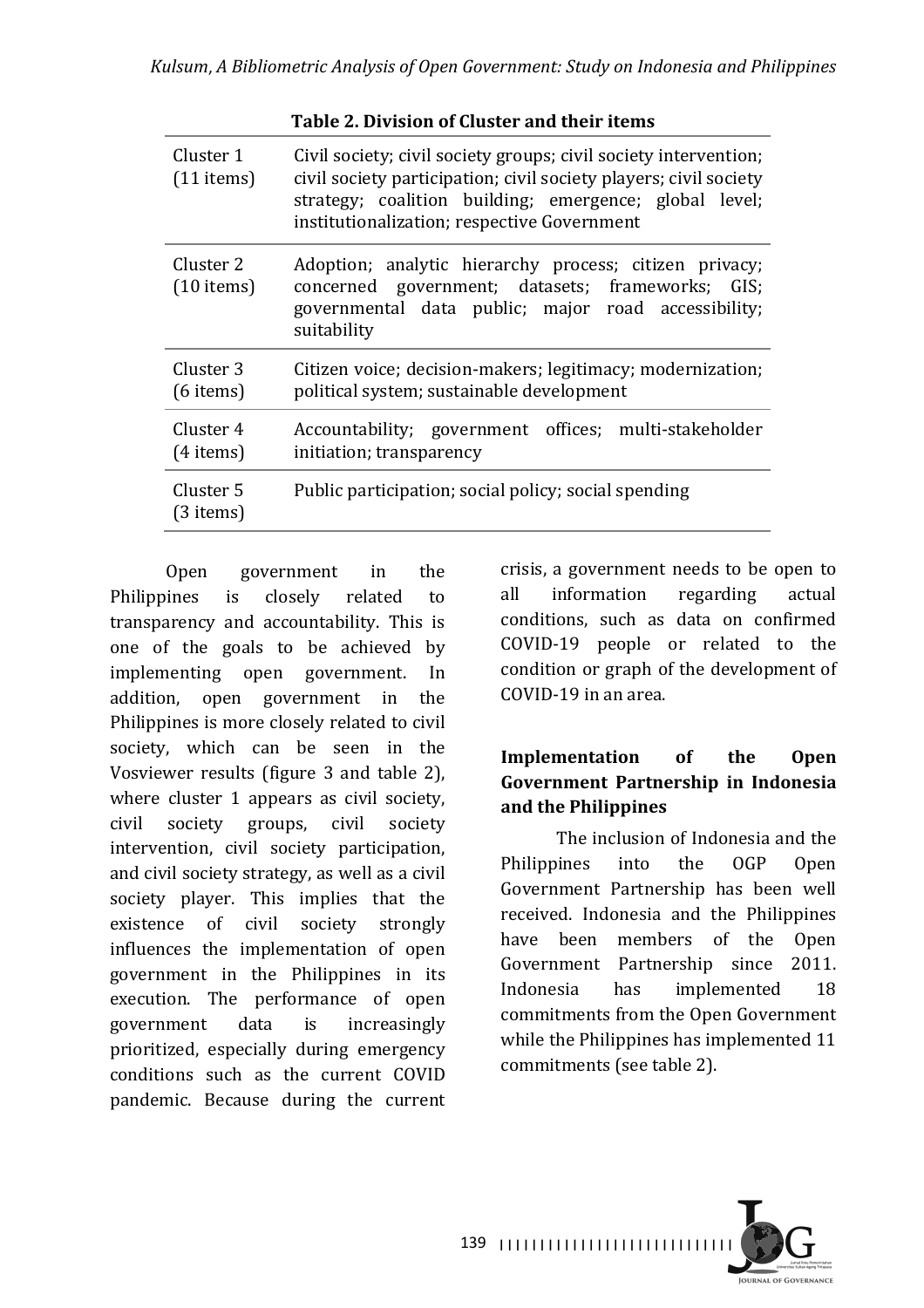| Indonesia | 1. Encouraging contract openness in the government goods and<br>service procurement sector                                                                                                  |
|-----------|---------------------------------------------------------------------------------------------------------------------------------------------------------------------------------------------|
|           | 2. Improving the quality of resolving public service complaints<br>through sp4n-report!                                                                                                     |
|           | 3. Development of an action plan for the governance of one<br>Indonesian data at the local government level                                                                                 |
|           | 4. Evaluation of community-based development programs                                                                                                                                       |
|           | 5. Public service innovation model for marginal groups                                                                                                                                      |
|           | 6. Implementing regulations for the assessment of meeting the needs<br>of adequate accommodation for persons with disabilities at every<br>stage of the judicial process                    |
|           | 7. Strengthening the legal aid information portal                                                                                                                                           |
|           | 8. Expansion of access and capacity of legal aid services                                                                                                                                   |
|           | 9. Inclusion of vulnerable groups and gender in providing legal<br>assistance to victims                                                                                                    |
|           | 10. Strengthening support for the implementation of legal aid for<br>access to information                                                                                                  |
|           | 11. Integration of welfare data for accountability of welfare programs                                                                                                                      |
|           | 12. Implementation of the social accountability approach in village<br>development programs                                                                                                 |
|           | 13. Strengthening the election data openness ecosystem to increase<br>accountability in the administration of elections                                                                     |
|           | 14. Development of a data-based sexual and reproductive health<br>service system                                                                                                            |
|           | 15. Strengthening of information portals related to the covid-19<br>handling budget                                                                                                         |
|           | 16. Involvement of civil society in the discussion of the RUU KKR<br>(Truth and Reconciliation Commission) to encourage effective<br>recovery of victims of serious human rights violations |
|           | 17. Utilization of beneficial ownership data                                                                                                                                                |
|           | 18. Guarantee the openness of the citizenship space                                                                                                                                         |
|           |                                                                                                                                                                                             |

# **Table 3. Implementing Commitments OGD**

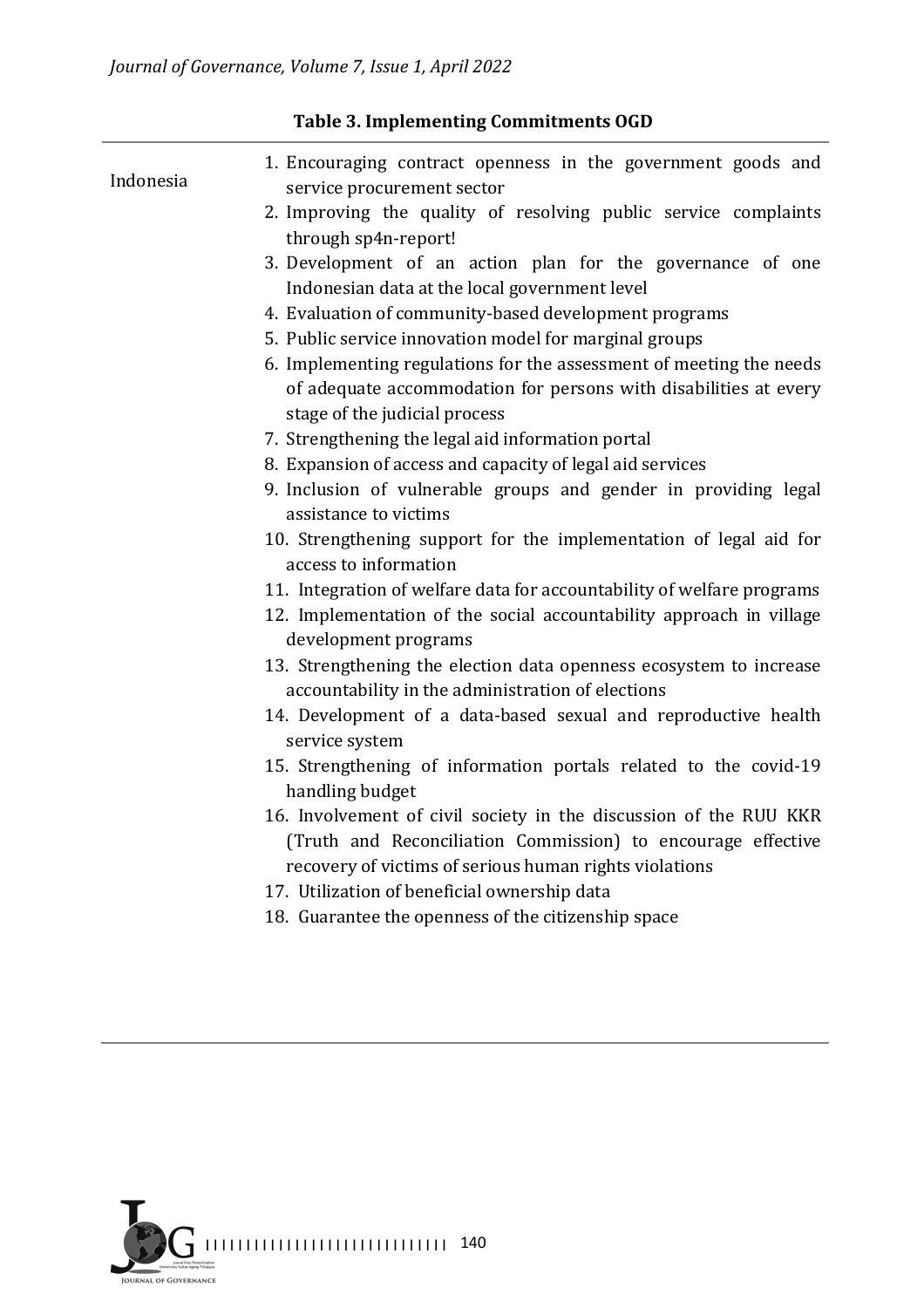| Philippines' | 1. Local government fiscal openness                                 |
|--------------|---------------------------------------------------------------------|
|              | 2. Local government transparency in the tourism industry            |
|              | 3. Participatory monitoring of last-mile schools                    |
|              | 4. Expand and improve the open data Philippines portal              |
|              | 5. Participatory infrastructure monitoring                          |
|              | 6. Extractive sector transparency and accountability                |
|              | 7. Freedom of information law and local freedom of information      |
|              | program                                                             |
|              | 8. Inclusive, participatory review of labor and employment policies |
|              | 9. Nutrition and reproductive health participatory action research  |
|              | 10. Indigenous peoples' mandatory representation at the local level |

11. Public procurement transparency and participation through Phillips

In Indonesia, OGP has been part of the Good Governance Plan and the Anti-Corruption Plan, and in the Philippines, OGP has been adopted in strategic initiatives. The steps of the Indonesian government in responding to this open government partnership have been the establishment of Open Government Indonesia (OGI) since 2011. On the one hand, the debate continues in Indonesia about whether civil society should remain in its role. Is he still a supervisor and not involved in the core team chosen by the government? On the other hand, it remains essential for the government and civil society to find a balance, a point that is constructive cooperation. At the beginning of Indonesia's joining the Open Government Partnership, then-President Yudhoyono formed the "Unit for Monitoring and Oversight of Development (UKP4)" to improve the results of Indonesia's development plans. To effectively research many ministry plans and programs, the unit decided to seek support from the community by establishing LAPOR (Lindroth, 2016).

Meanwhile, in the Philippines, the Open Data Portal was created in response to this open government, which helps

consolidate and create government data collections. This Open Data Portal provides a public space to access and research public information in various fields, such as public services and financial management (Lindroth, 2016). The Open Data Portal was created with the aim of (i) monitoring and holding decision-makers accountable, (ii) educating citizens so that they can make more informed choices, and (iii) promoting direct civic engagement in the democratic process. Thus, the Open Data Portal is essential in fostering a culture of openness to improve decision-makers' policy formulation, service quality, and accountability.

# **Conclusion**

The Open Government Partnership was established to advance democracy in member countries by establishing mechanisms that increase public access to information about government activities, encourage public participation, require public officials to adhere to a code of ethics, and expand the use of technology to increase government transparency and accountability. The existence of an open government partnership that combines 

**JOURNAL OF GOVERNANCE** 

141 |||||||||||||||||||||||||||||||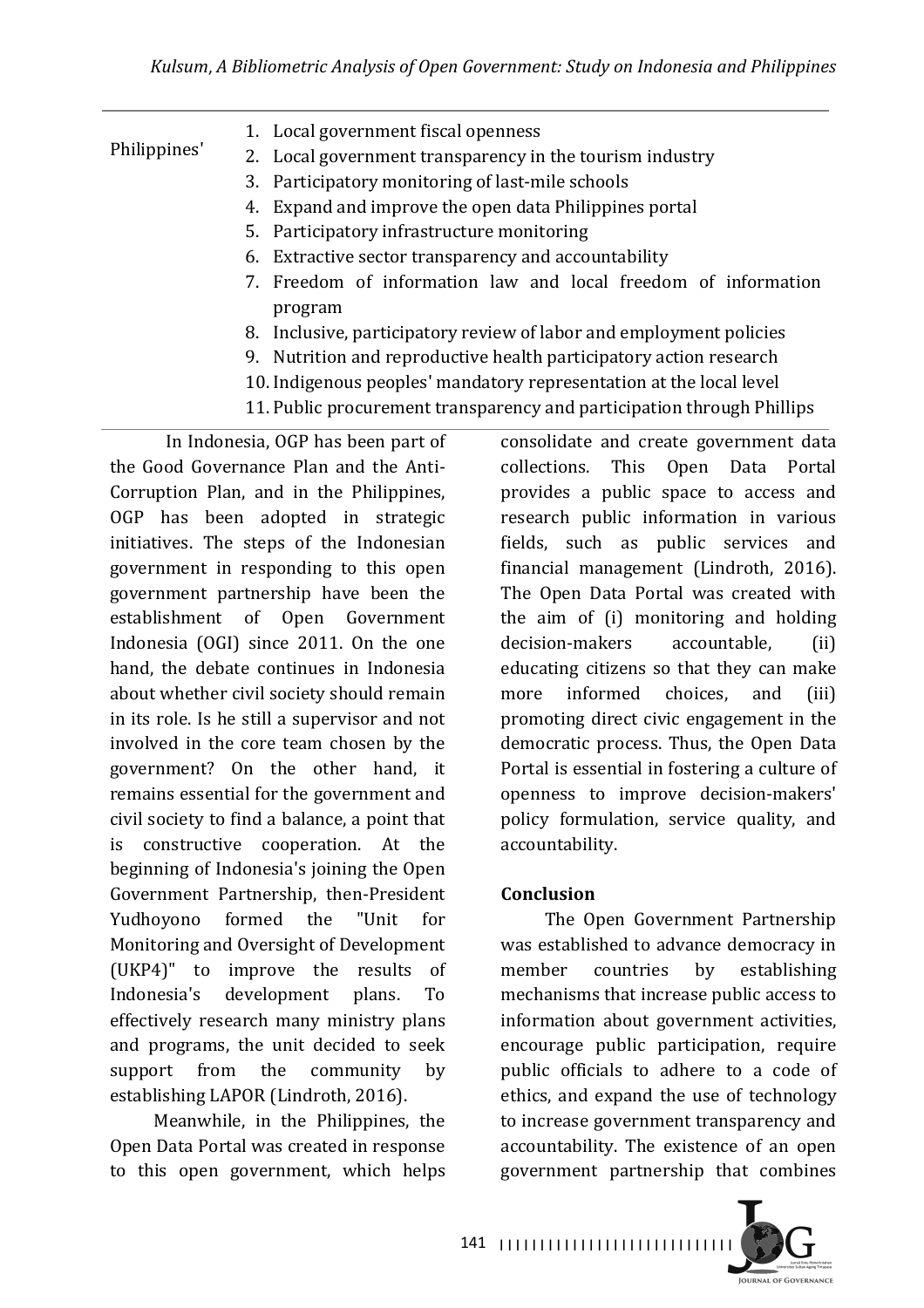governance with information technology can improve the quality of government for the better due to the availability of greater access to information and government activities. Civil society organizations contribute to the growth and consolidation of democracy by  $(1)$ monitoring, checking, and retaining state power; (2) stimulating citizen participation in the political process,  $(3)$ educating citizens about their rights and responsibilities; and  $(4)$  establishing new channels of communication. Access to the political process (beyond formal elections) for citizens to articulate their interests. Indonesia has formed a working unit, "LAPOR!", in response to this Open Government Partnership. The LAPOR system, established during the Susilo Bambang Yudhoyono administration, is still in use and has been linked to 657 government agencies, including 34 ministries, 100 institutions, and 523 local governments by 2021. The Philippines has set up an Open Data Portal that can be used to consolidate and build government data collections.

# **Acknowledgments**

Thanks to Prof. Dr Achmad Nurmandi and the team for the input of data analysis, guidance, criticism, and suggestions given to the author to complete this paper.

# **References**

Aaronson, S. (2015). Stream of work to make trade policy more trusted, transparent, and accountable. *Centre for International Governance Innovation.* Retrieved from http://www.gwu.edu/~iiep/signatu reinitiatives/governance/Trade\_Trus t\_%0ATransparency\_Accountability/



- Akinleke, W. (2015). The contributory effects of socio-cultural factors on egovernment adoption among Indonesians. *Global Journal of Politics* and Law Research, 3(1), 91-104.
- Diamond, L. (1999). *Developing democracy: Toward consolidation*. Baltimore, MD: John Hopkins University Press.
- Florini, A. M. (2000). The third force: The rise of transnational civil society. *Tokyo: Japan Center for International Exchange and Carnegie Endowment for International Peace*.
- Fraundorfer, M. (2017). The Open Government Partnership: Mere Smokescreen or New Paradigm? *Globalizations*, *14*(4), 611–626. https://doi.org/10.1080/14747731. 2016.1236463
- Heny, A., & Nurdi, M. (2019). Menuju Pemerintahan Terbuka (Open Government ) Melalui Penerapan E Government. *Open Government*, *5*(January), 17.
- Hudha, MH, Hamidah, I., Permanasari, A., Abdullah, AG, Rachman, I., &, & Matsumoto, T. (2020). Low Carbon Education: A Bibliometric Review and Analysis. *European Journal of Educational Research*, *9*(1), 319–329.
- João, V., & Domingues, P. (2021). *Bibliometric Analysis for Working Capital : Identifying Gaps , Co-Authorships and Insights from a Literature Survey*.
- Klapka,  $0, \&$  Slaby, A.  $(2018)$ . Visual Analysis of Search Results in the Scopus Database. *In the International Conference on Theory and Practice of Digital Libraries*, 340—343. Retrieved from https://link.springer.com/chapter/1 0.1007/978-%0A3-030-00066-0 36.
- Lindroth, H. (2016). *The Open Government Partnership in Asia and the Pacific*.